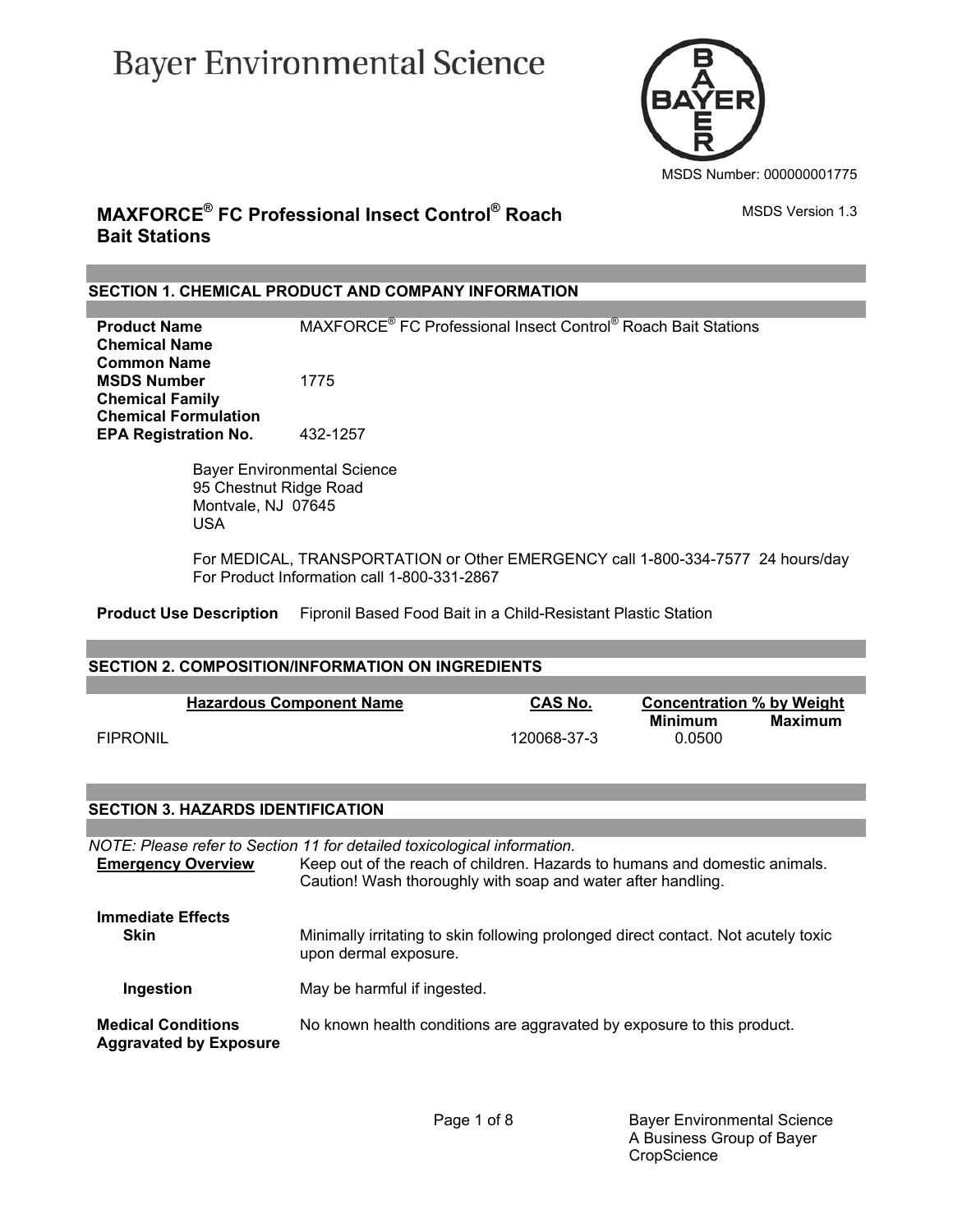# **MAXFORCE® FC Professional Insect Control® Roach Bait Stations**

MSDS Number: 000000001775 MSDS Version 1.3

**Signs and Symptoms** Untoward effects resulting from over-exposure are not anticipated to occur.

| <b>SECTION 4. FIRST AID MEASURES</b> |                                                                                                                                                                                                                                                                                                                                                                                   |  |
|--------------------------------------|-----------------------------------------------------------------------------------------------------------------------------------------------------------------------------------------------------------------------------------------------------------------------------------------------------------------------------------------------------------------------------------|--|
|                                      |                                                                                                                                                                                                                                                                                                                                                                                   |  |
| <b>Note to Physician</b>             | There is no specific antidote.                                                                                                                                                                                                                                                                                                                                                    |  |
|                                      | TREATMENT FOR FIPRONIL OVERDOSE:<br>In severe cases of overexposure by oral ingestion, lethargy, muscle tremors, and<br>in extreme cases, possibly convulsions may occur. Recommendations for<br>treatment are based on anticonvulsant therapy as routinely administered to<br>humans. Phenobarbital or diazepam may be useful in controlling convulsions<br>induced by Fipronil. |  |
|                                      | Even when symptoms of Fipronil intoxication are rapidly reversed by treatment,<br>the treatment must be continued for several days, gradually decreasing the dose<br>of anticonvulsant based on the patient's clinical response. This is necessary due<br>to the slow elimination of the compound.                                                                                |  |
|                                      |                                                                                                                                                                                                                                                                                                                                                                                   |  |
| <b>CECTION</b>                       | <b>EIDE EICUTING MEACHDEG</b>                                                                                                                                                                                                                                                                                                                                                     |  |

#### **SECTION 5. FIRE FIGHTING MEASURES**

| <b>Flash Point</b>                          | > 94 °C / > 201 °F<br>Method: Tagliabue Closed Cup<br>Not Flammable or Explosive                     |
|---------------------------------------------|------------------------------------------------------------------------------------------------------|
| <b>Fire and Explosion</b><br><b>Hazards</b> | Under fire conditions, toxic, corrosive fumes are emitted due to the active<br>ingredient, fipronil. |
| <b>Suitable Extinguishing</b><br>Media      | Water, Foam, Carbon dioxide (CO2), Dry chemical                                                      |

#### **SECTION 6. ACCIDENTAL RELEASE MEASURES**

| <b>General and Disposal</b> | Wear appropriate gear for the situation. See Personal Protection information in<br>Section 8.                                                                                                                         |
|-----------------------------|-----------------------------------------------------------------------------------------------------------------------------------------------------------------------------------------------------------------------|
|                             | Non-hazardous waste. Sweep up spilled material. Place in a container for<br>disposal. Dispose in accordance with all local, state/provincial and federal<br>regulations.                                              |
| <b>Land Spill or Leaks</b>  | If the active ingredient fipronil is spilled on the ground, the affected area should<br>be scraped clean and placed in an appropriate container for disposal.<br>Decontaminate tools and equipment following cleanup. |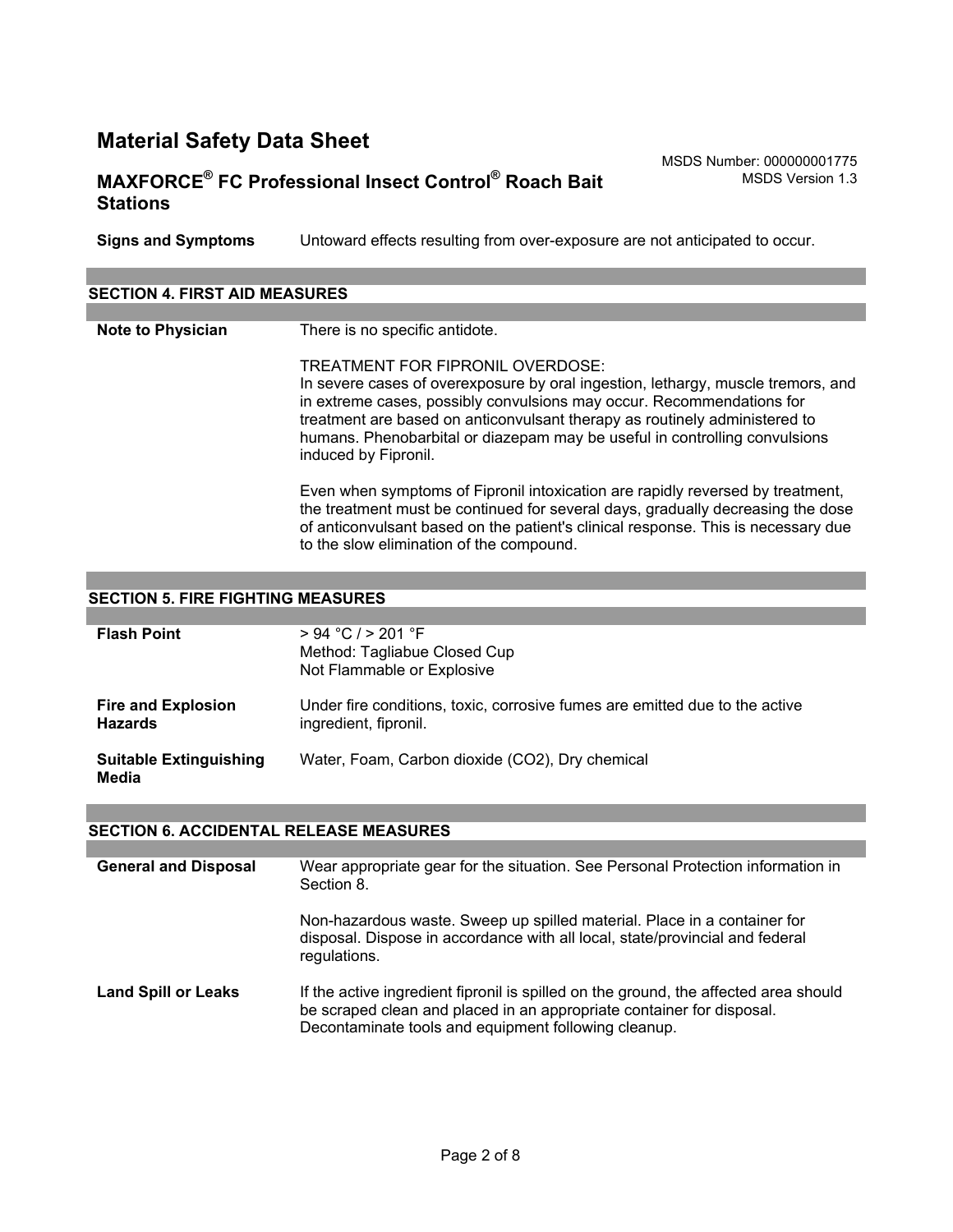| <b>SECTION 7. HANDLING AND STORAGE</b>        |                                                                                                                                                                               |
|-----------------------------------------------|-------------------------------------------------------------------------------------------------------------------------------------------------------------------------------|
|                                               |                                                                                                                                                                               |
| <b>Handling Procedures</b>                    | Fipronil: Avoid contact with skin, eyes and clothing. Avoid breathing vapors and<br>mists. Do not ingest.                                                                     |
| <b>Storing Procedures</b>                     | Do not contaminate water, food, or feed by storage or disposal. Keep in a dry,<br>cool place. Keep out of the reach of children.                                              |
| Work/Hygienic<br><b>Procedures</b>            | Personal hygiene is an important work practice exposure control measure and<br>the following general measures should be taken when working with or handling<br>this material: |
|                                               | Do not store, use, and/or consume foods, beverages, tobacco products, or<br>cosmetics in areas where this material is stored.                                                 |
|                                               | Wash hands thoroughly with soap and water after handling and before eating,<br>drinking, chewing gum, using tobacco, or using the toilet.                                     |
|                                               | Wash skin promptly to remove accidental contact with the active ingredient,<br>fipronil.                                                                                      |
|                                               | Remove and wash contaminated clothing before re-use. Then wash body<br>thoroughly with soap and water and put on clean clothing.                                              |
|                                               | Wash clothing with detergent and hot water before reusing. Contaminated<br>clothing should not be taken home or laundered with other clothing.                                |
| <b>Min/Max Storage</b><br><b>Temperatures</b> | Not available                                                                                                                                                                 |

#### **SECTION 8. EXPOSURE CONTROLS/PERSONAL PROTECTION**

| <b>Engineering Controls</b> | Where engineering controls are indicated by use conditions of a potential for<br>excessive exposure to the active ingredient exists, the following traditional<br>exposure control techniques may be used to effectively minimize employee<br>exposures: local exhaust ventilation at the point of generation.                                    |
|-----------------------------|---------------------------------------------------------------------------------------------------------------------------------------------------------------------------------------------------------------------------------------------------------------------------------------------------------------------------------------------------|
| <b>Body Protection</b>      | Applicators and other handlers must wear: Long-sleeved shirt and long pants<br>Shoes plus socks<br>All pesticide handlers (mixers, loaders, and applicators) must wear a long-<br>sleeved shirt and long pants, socks, shoes, and chemical- resistant gloves.<br>Consideration must be given both to durability as well as permeation resistance. |
| <b>General Protection</b>   | These recommendations provide general guidance for handling this product.<br>Because specific work environments and material handling practices vary, safety<br>procedures should be developed for each intended application. While developing<br>safe handling procedures, do not overlook the need to clean equipment and                       |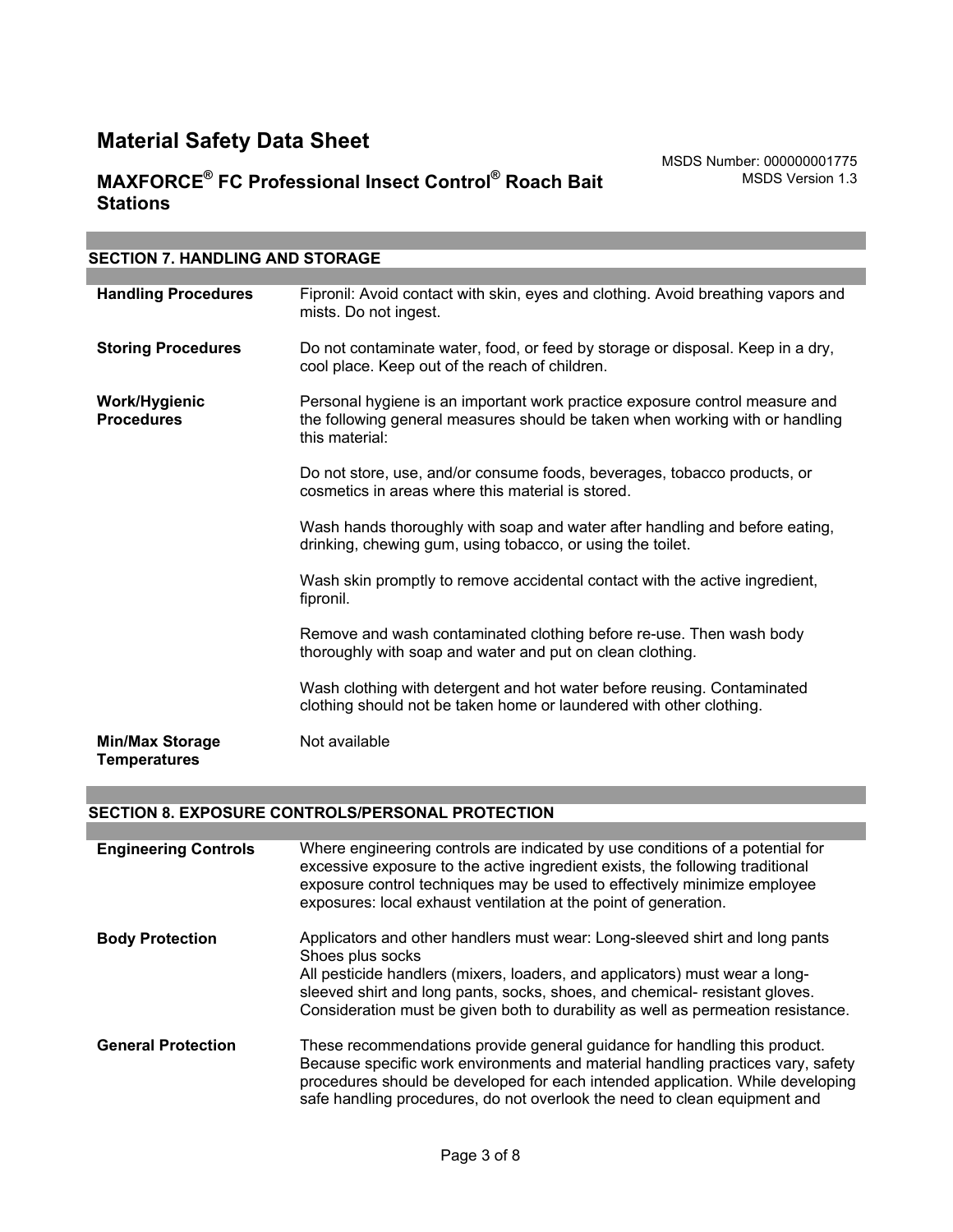### **MAXFORCE® FC Professional Insect Control® Roach Bait Stations**

piping systems for maintenance and repairs. Waste resulting from these procedures should be handled in accordance with Section 13: Disposal Considerations.

Assistance with selection, use and maintenance of worker protection equipment is generally available from equipment manufacturers.

#### **Exposure Limits**

None Established

#### **SECTION 9. PHYSICAL AND CHEMICAL PROPERTIES**

#### **SECTION 10. STABILITY AND REACTIVITY**

| <b>Chemical Stability</b>                            | Fipronil is stable under normal handling and storage conditions described in<br>Section 7.                                       |
|------------------------------------------------------|----------------------------------------------------------------------------------------------------------------------------------|
| <b>Conditions to Avoid</b>                           | Direct sunlight<br>Exposure to extreme heat                                                                                      |
| Incompatibility                                      | Strong bases<br>Strong acids<br>Strong oxidizing agents                                                                          |
| <b>Hazardous Products of</b><br><b>Decomposition</b> | Decomposition Type: thermal<br>Hydrogen fluoride<br>Oxides of nitrogen<br>Oxides of sulfur<br>Carbon oxides<br>Hydrochloric acid |

MSDS Number: 000000001775 MSDS Version 1.3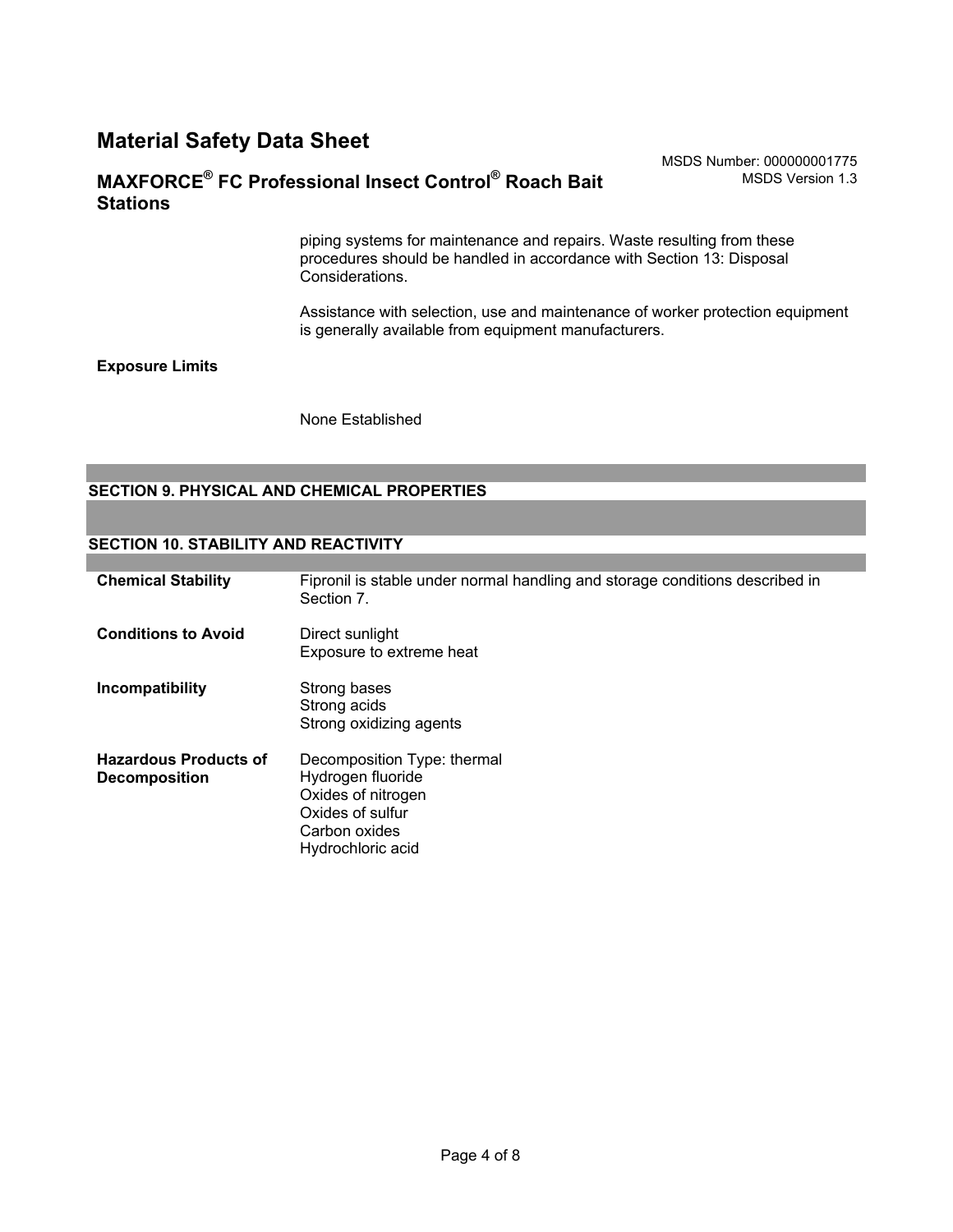# **MAXFORCE® FC Professional Insect Control® Roach Bait Stations**

**Hazardous Polymerization (Conditions to avoid)** Will Not Occur

#### **SECTION 11. TOXICOLOGICAL INFORMATION**

| <b>Acute Oral Toxicity</b>       | Data for 0.25% Formulation of Fipronil<br>Rat: LD50: > 5,000 mg/kg     |
|----------------------------------|------------------------------------------------------------------------|
| <b>Acute Dermal Toxicity</b>     | Data for 0.25% Formulation of Fipronil<br>LD50: > 2,000 mg/kg          |
| <b>Acute Inhalation Toxicity</b> | Data for 0.25% Formulation of Fipronil<br>Rat: LC50: > 2.9 mg/l        |
|                                  | Acute Respiratory Irritation:<br>No test data found for product.       |
| <b>Skin Irritation</b>           | Data for 0.25% Formulation of Fipronil<br>Rabbit: Slightly irritating. |
| Eye Irritation                   | Data for 0.25% Formulation of Fipronil<br>Rabbit: Non-irritating.      |
| <b>Sensitization</b>             | Data for 0.25% Formulation of Fipronil<br>Guinea pig: Non-sensitizing  |
|                                  |                                                                        |

#### **Assessment Carcinogenicity**

**ACGIH** None **NTP** None **IARC** None **OSHA** None

#### **SECTION 12. ECOLOGICAL INFORMATION**

| <b>Acute and Prolonged</b> | The following data is based on the technical grade active ingredient(s) (TGAI). |
|----------------------------|---------------------------------------------------------------------------------|
| <b>Toxicity to Fish</b>    | Rainbow trout                                                                   |
|                            | $LC50: 248$ ug/l                                                                |
|                            | Exposure Time: 96 h                                                             |
|                            | Mean concentration. Flow through.                                               |
|                            | The following data is based on the technical grade active ingredient(s) (TGAI). |

Bluegill sunfish

MSDS Number: 000000001775

MSDS Version 1.3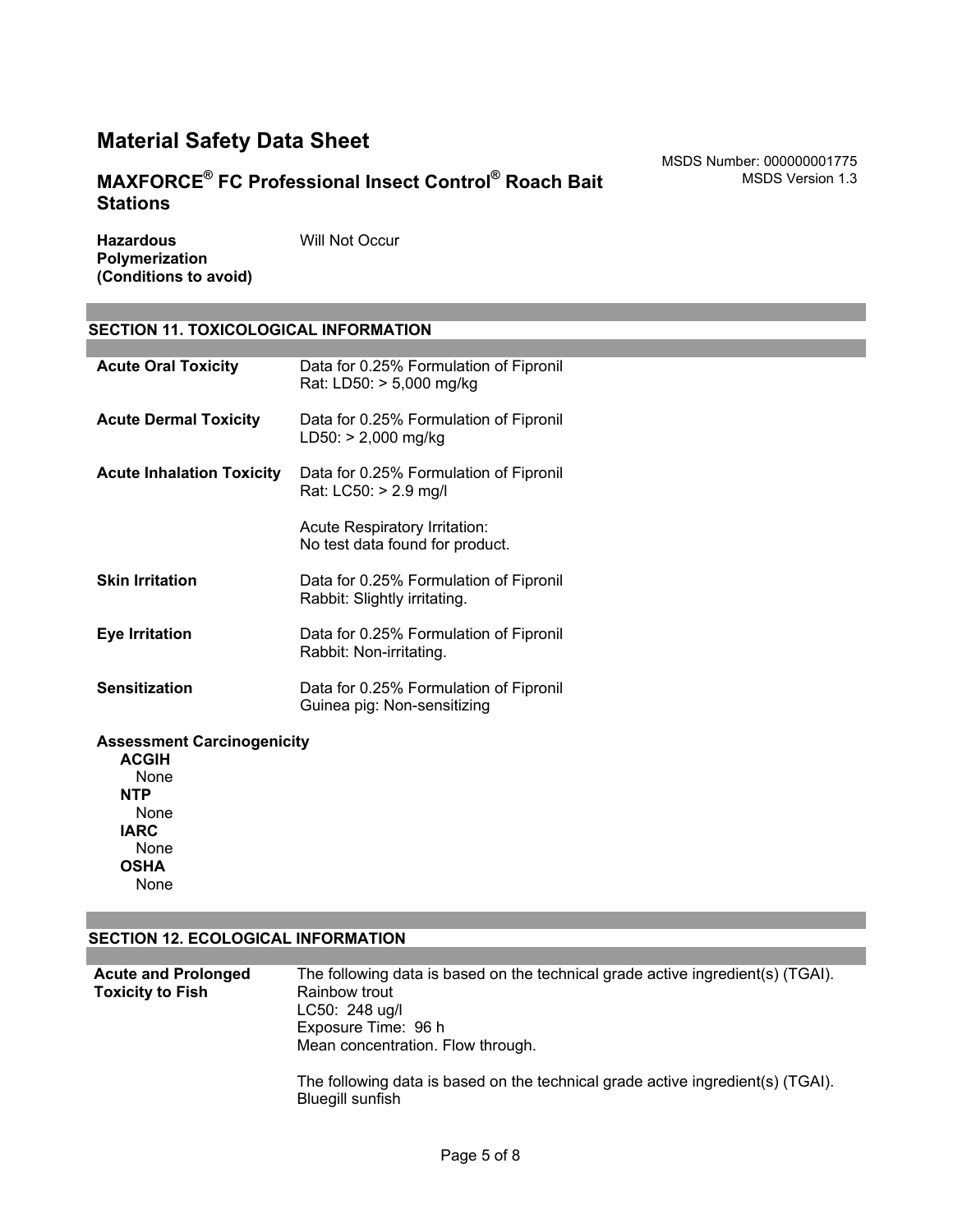# **MAXFORCE® FC Professional Insect Control® Roach Bait Stations**

|                                                          | LC50: 85 ug/l<br>Exposure Time: 96 h<br>Mean concentration. Flow through.                                                                                                                                                                                                                                                                                                                                       |
|----------------------------------------------------------|-----------------------------------------------------------------------------------------------------------------------------------------------------------------------------------------------------------------------------------------------------------------------------------------------------------------------------------------------------------------------------------------------------------------|
| <b>Acute Toxicity to Aquatic</b><br><b>Invertebrates</b> | The following data is based on the technical grade active ingredient(s) (TGAI).<br>Daphnia<br>EC50: 248 ug/l<br>Exposure Limit: 48 h<br>Mean concentration. Flow through.                                                                                                                                                                                                                                       |
| <b>Toxicity Other Non</b><br><b>Mammal Terr. Species</b> | The following data is based on the technical grade active ingredient(s) (TGAI).<br>Mallard duck<br>$LC50:$ > 5,000 mg/kg<br>Exposure Time: 8 d<br>Dietary concentrations. Mean concentration.                                                                                                                                                                                                                   |
|                                                          | The following data is based on the technical grade active ingredient(s) (TGAI).<br>Bobwhite quail<br>LC50: 48 mg/kg<br>Exposure Time: 8 d<br>Dietary concentrations. Mean concentration.                                                                                                                                                                                                                        |
| Environmental<br><b>Precautions</b>                      | This pesticide is toxic to birds, fish and aquatic invertebrates. Do not apply<br>directly to water, to areas where surface water is present or to intertidal areas<br>below the mean high water mark. Do not contaminate water by cleaning<br>equipment or disposal of waste. Do not contaminate water when disposing of<br>equipment washwaters. Contain runoff to prevent entry into sewers or<br>waterways. |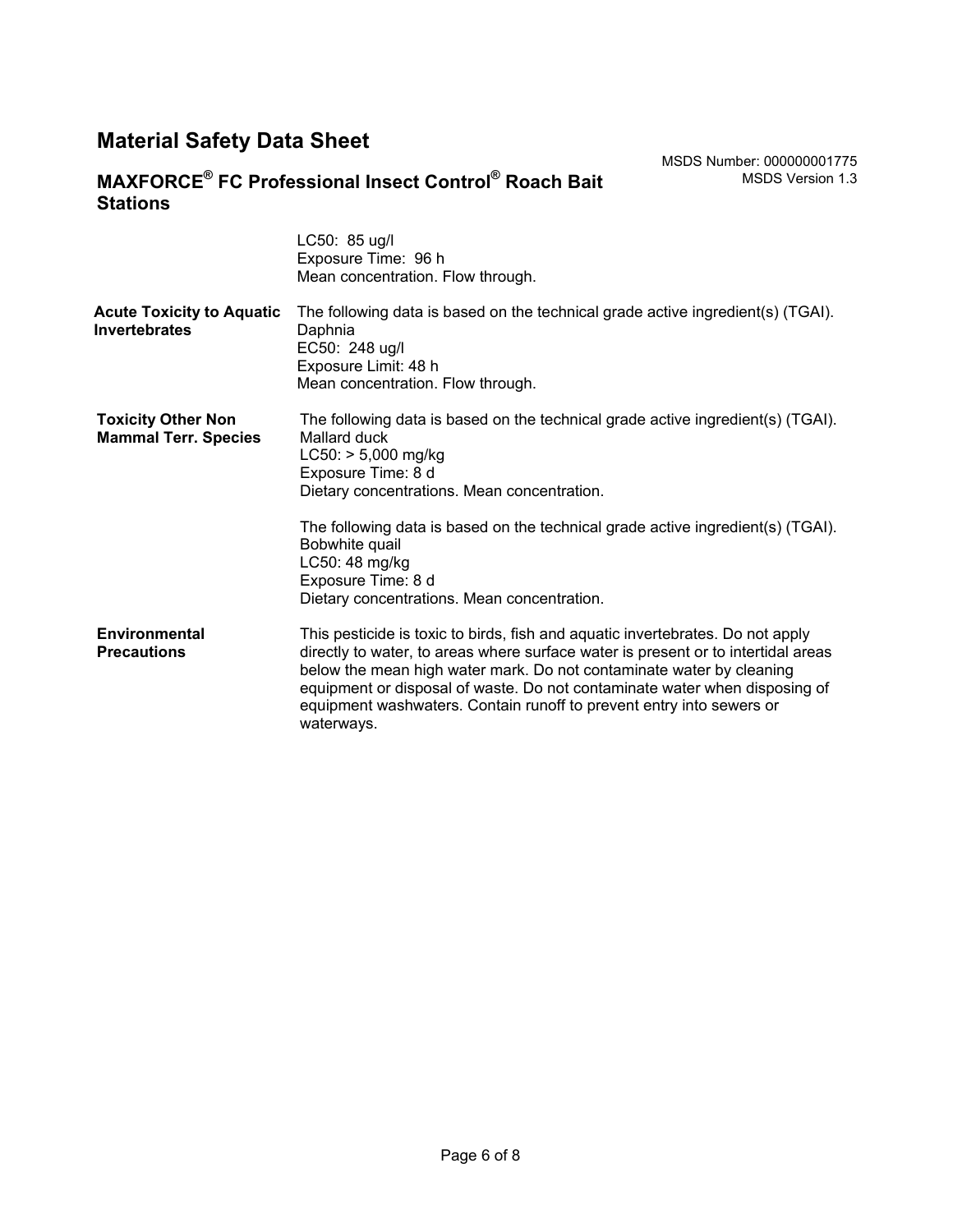### **MAXFORCE® FC Professional Insect Control® Roach Bait Stations**

MSDS Number: 000000001775 MSDS Version 1.3

| <b>Additional</b>    | For chemical fate data call the product information phone number listed in |
|----------------------|----------------------------------------------------------------------------|
| <b>Environmental</b> | Section 1.                                                                 |
| <b>Information</b>   |                                                                            |

#### **SECTION 13. DISPOSAL CONSIDERATIONS**

| <b>General Disposal</b><br><b>Guidance</b> | Wrap bait station in several layers of newspaper and discard in trash.                                                                                                                                                                                                                                                                                                                                                                             |
|--------------------------------------------|----------------------------------------------------------------------------------------------------------------------------------------------------------------------------------------------------------------------------------------------------------------------------------------------------------------------------------------------------------------------------------------------------------------------------------------------------|
|                                            | Pesticide Disposal: Pesticide wastes are acutely hazardous. Improper disposal<br>of excess pesticide, spray mixture, or rinsate is a violation of Federal Law. If<br>these wastes cannot be disposed of by use according to label instructions,<br>contact your State Pesticide or Environmental Control Agency, or the Hazardous<br>Waste representative at the nearest EPA Regional Office for guidance.                                         |
|                                            | Chemical additions, processing or otherwise altering this material may make the<br>waste management information presented in this MSDS incomplete, inaccurate<br>or otherwise inappropriate. Please be advised that state and local requirements<br>for waste disposal may be more restrictive or otherwise different from federal<br>laws and regulations. Consult state and local regulations regarding the proper<br>disposal of this material. |
|                                            | EPA Hazardous Waste - No                                                                                                                                                                                                                                                                                                                                                                                                                           |
| <b>RCRA Classification</b>                 | Not Regulated under this Statute                                                                                                                                                                                                                                                                                                                                                                                                                   |

#### **SECTION 14. TRANSPORT INFORMATION**

For transportation regulatory information, call the product information phone number in Section 1.

#### **SECTION 15. REGULATORY INFORMATION**

**EPA Registration No.** 432-1257

**US Federal Regulations TSCA list** None **TSCA 12b export notification** None **SARA Title III - section 302 - notification and information** None **SARA Title III - section 313 - toxic chemical release reporting** None